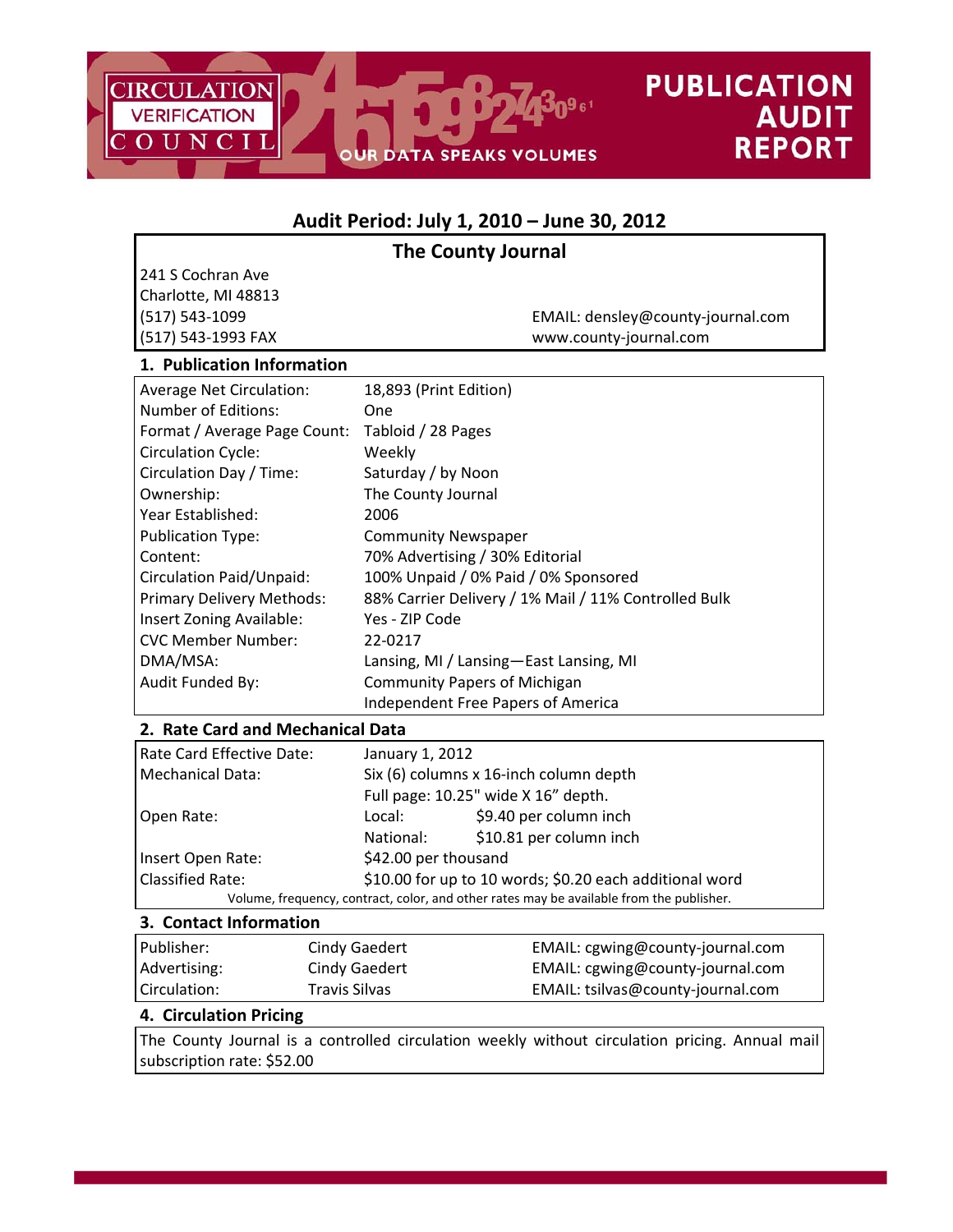# **5. Audited Circulation, Distribution and Net Press Averages ‐ Print Edition**

 $16903$ 

| CVC Account Number: 22-0217                |                                                   | The County Journal<br>Charlotte, MI |
|--------------------------------------------|---------------------------------------------------|-------------------------------------|
| <b>Audit Period Summary</b>                |                                                   |                                     |
| <b>Average Net Circulation</b>             | $(5-H)$                                           | 18,893                              |
| <b>Average Gross Distribution</b>          | $(5-F)$                                           | 18,918                              |
| Average Net Press Run                      | $(5-A)$                                           | 19,000                              |
| <b>Audit Period Detail</b>                 |                                                   |                                     |
| A. Average Net Press Run                   |                                                   | 19,000                              |
| B. Office / File                           |                                                   | 82                                  |
| C. Controlled Distribution                 |                                                   |                                     |
| 1. Carrier Delivery                        |                                                   | 16,628                              |
|                                            | 2. Controlled Bulk Delivery / Demand Distribution | 1,858                               |
| 3. Mail                                    |                                                   | 200                                 |
| 4. Restock & Office Service                |                                                   | 211                                 |
| 5. Other: Events                           |                                                   | 6                                   |
| TOTAL AVERAGE CONTROLLED DISTRIBUTION      |                                                   | 18,903                              |
| D. Paid Distribution                       |                                                   |                                     |
| 1. Carrier Delivery                        |                                                   | $\boldsymbol{0}$                    |
| 2. Single Copy                             |                                                   | 0                                   |
| 3. Mail                                    |                                                   | 15                                  |
| 4. Restock & Office Service                |                                                   | 0                                   |
| 5. Other:                                  |                                                   | $\mathbf 0$                         |
| TOTAL AVERAGE PAID DISTRIBUTION            |                                                   | 15                                  |
| E. Sponsored / Voluntary Paid Distribution |                                                   |                                     |
| 1. Carrier Delivery                        |                                                   | 0                                   |
| 2. Single Copy                             |                                                   | 0                                   |
| 3. Mail                                    |                                                   | $\mathbf 0$                         |
| 4. Restock & Office Service                |                                                   | $\mathbf 0$                         |
| 5. Other:                                  |                                                   | $\Omega$                            |
| TOTAL AVERAGE SPONSORED DISTRIBUTION       |                                                   | $\Omega$                            |
| F. Average Gross Distribution              |                                                   | 18,918                              |
| G. Unclaimed / Returns                     |                                                   | $(25)*$                             |
| H. Average Net Circulation                 |                                                   | 18,893                              |

#### **6A. Audited Average Website Reporting ‐** www.county‐journal.com

|                               | Monthly Audit Period Average |
|-------------------------------|------------------------------|
| Website Unique Visitors       | 434                          |
| Website Page Views            | 1.449                        |
| Average Time Spent on Website | 00:02:47                     |

# **6B. Audited Online Edition Reporting**

|                                 | Monthly Audit Period Average |
|---------------------------------|------------------------------|
| Unique Digital Edition Visitors | Not Applicable               |
| Digital Edition Page Views      | Not Applicable               |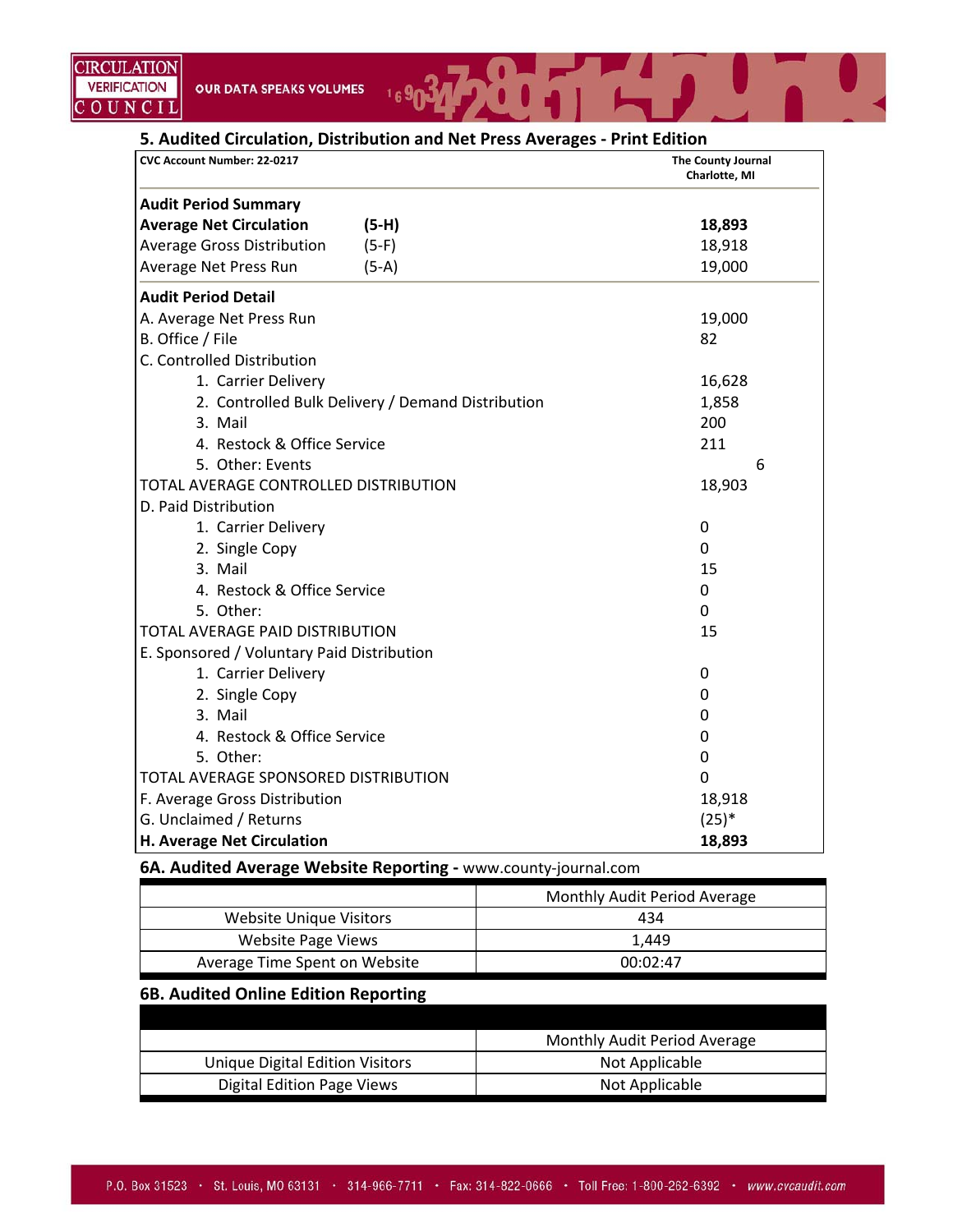BOL 30961 OUR DATA SPEAKS VOLUMES

## **7. Explanatory**

|    | 7 . LAPIUHUWI Y                                                                                                               |
|----|-------------------------------------------------------------------------------------------------------------------------------|
|    | PARAGRAPH FIVE AUDIT PERIOD SUMMARY                                                                                           |
|    | AVERAGE NET CIRCULATION: See audit period detail (H).                                                                         |
|    | AVERAGE GROSS DISTRIBUTION: See audit period detail (F).                                                                      |
|    | NET PRESS RUN: See audit period detail (A).                                                                                   |
|    | <b>AUDIT PERIOD DETAIL</b>                                                                                                    |
| А. | 1. NET PRESS RUN: Average net press run during the audit period indicated. The net press run average does not include         |
|    | press waste, or start-up copies.                                                                                              |
| В. | 1. OFFICE / FILE: Undistributed editions maintained by the publisher for office purposes. Office / File editions do not       |
|    | qualify as controlled, paid, or sponsored distribution.                                                                       |
| C. | CONTROLLED DISTRIBUTION (NON-PAID): Editions distributed by the publisher free of charge.                                     |
|    | 1. CARRIER DELIVERY: Editions delivered by private carrier to single family residences, and/or multi-family residences,       |
|    | and/or businesses.                                                                                                            |
|    | 2. CONTROLLED BULK / DEMAND DISTRIBUTION: Editions distributed to newsracks, newsstands, and/or area retail                   |
|    | businesses and available to individual readers. Subject to paragraph 5E returns.                                              |
|    | 3. MAIL: Editions delivered by United States Postal Service mail to single family residences, and/or multi-family residences, |
|    |                                                                                                                               |
|    | and/or businesses, and/or Post Office Boxes.                                                                                  |
|    | 4. RESTOCK / OFFICE SERVICE: Editions maintained and distributed by the publisher for restock of newsracks,                   |
|    | newsstands, area retail businesses, office deliveries, and advertising purposes during the edition cycle. Subject to          |
|    | paragraph 5E returns.                                                                                                         |
|    | 5. OTHER: Events                                                                                                              |
| D. | PAID DISTRIBUTION: Editions distributed by the publisher through paid subscription or other monetary exchange with            |
|    | individual readers.                                                                                                           |
|    | 1. CARRIER DELIVERY: Editions distributed by private carrier to paid subscribers in single family residences, and/or multi    |
|    | family residences, and/or businesses.                                                                                         |
|    | 2. SINGLE COPY: Editions distributed to newsracks, newsstands, and/or area retail businesses and available to individual      |
|    | readers. Subject to paragraph 5E returns.                                                                                     |
|    | 3. MAIL: Editions delivered by United States Postal Service mail to paid subscribers in single family residences, and/or      |
|    | multi-family residences, and/or businesses, and/or Post Office Boxes.                                                         |
|    | 4. RESTOCK / OFFICE SERVICE: Editions maintained and distributed by the publisher for restock of newsracks,                   |
|    | newsstands, area retail businesses, office deliveries, and advertising purposes during the edition cycle. Subject to          |
|    | paragraph 5E returns.                                                                                                         |
|    | 5. OTHER:                                                                                                                     |
| Ε. | SPONSORED / VOLUNTARY PAID DISTRIBUTION: Editions distributed by the publisher that are sponsored by a third party            |
|    | monetary exchange.                                                                                                            |
|    | 1. CARRIER DELIVERY: Editions delivered by private carrier to sponsored subscribers in single family residences, and/or       |
|    | multi-family residences, and/or businesses.                                                                                   |
|    | 2. SINGLE COPY: Editions distributed to newsracks, newsstands, and/or area retail businesses and available to individual      |
|    | readers on a voluntary pay basis. Subject to paragraph 5E returns.                                                            |
|    | 3. MAIL: Editions delivered by United States Postal Service mail to sponsored subscribers in single family residences,        |
|    | and/or multi-family residences, and/or businesses, and/or Post Office Boxes.                                                  |
|    | 4. RESTOCK / OFFICE SERVICE: Editions maintained and distributed by the publisher for restock of voluntary or                 |
|    | sponsored newsracks, newsstands, area retail businesses, office deliveries, and advertising purposes during the edition       |
|    | cycle. Subject to paragraph 5E returns.                                                                                       |
|    | 5. OTHER:                                                                                                                     |
| F. | 1. AVERAGE GROSS DISTRIBUTION: Average gross distribution for the audit period indicated. (Total of controlled                |
|    | distribution (A), paid distribution (B), and sponsored distribution (C)).                                                     |
| G. | 1. UNCLAIMED / RETURNS: Distributed editions returned to the publisher unsold and/or unclaimed during the edition             |
|    | cycle *(See paragraph 12 for CVC return/unclaimed confirmation.)                                                              |
| Η. | 1. AVERAGE NET CIRCULATION: Average net circulation for the audit period indicated. (Total of controlled distribution         |
|    | (C), paid distribution (D), and sponsored distribution (E) minus unclaimed / return (G)).                                     |
|    | PARAGRAPH SIX (A)                                                                                                             |
|    | UNIQUE VISITORS: A unique visitor to a website where the user registers or where the user is identified or marked by a        |
|    | cookie, IP address, or other ID that is attached to the browser within the defined cycle. Limitations apply to the            |
|    | measurement of unique visitors. Please see CVC Rules & Regulations for further information.                                   |
|    | PAGE VIEWS: The transmittal of a full page contained within the website to the user's browser.                                |
|    | TIME SPENT: The average amount of time spent on a website during a single visit, expressed in HH:MM:SS                        |
|    | PARAGRAPH SIX (B)                                                                                                             |
|    | UNIQUE DIGITAL EDITION VISITORS: Unique visitors to a digital edition publication where the user registers or where the       |
|    | user is identified or marked by a cookie, IP address, or other ID, within a defined time period (i.e. day, week or month).    |
|    | A unique visitor counts once within the timescale. A visitor can make multiple visits. Limitations apply to the               |
|    | measurement of unique visitors. Please see CVC Rules & Regulations for further information.                                   |
|    | DIGITAL EDITION PAGE VIEWS: Requests for files whose types are defined as pages; transmittals of full pages contained         |
|    | within the digital edition publication to the user's browser. Several page views are expected to be logged per Visit/Session. |
|    |                                                                                                                               |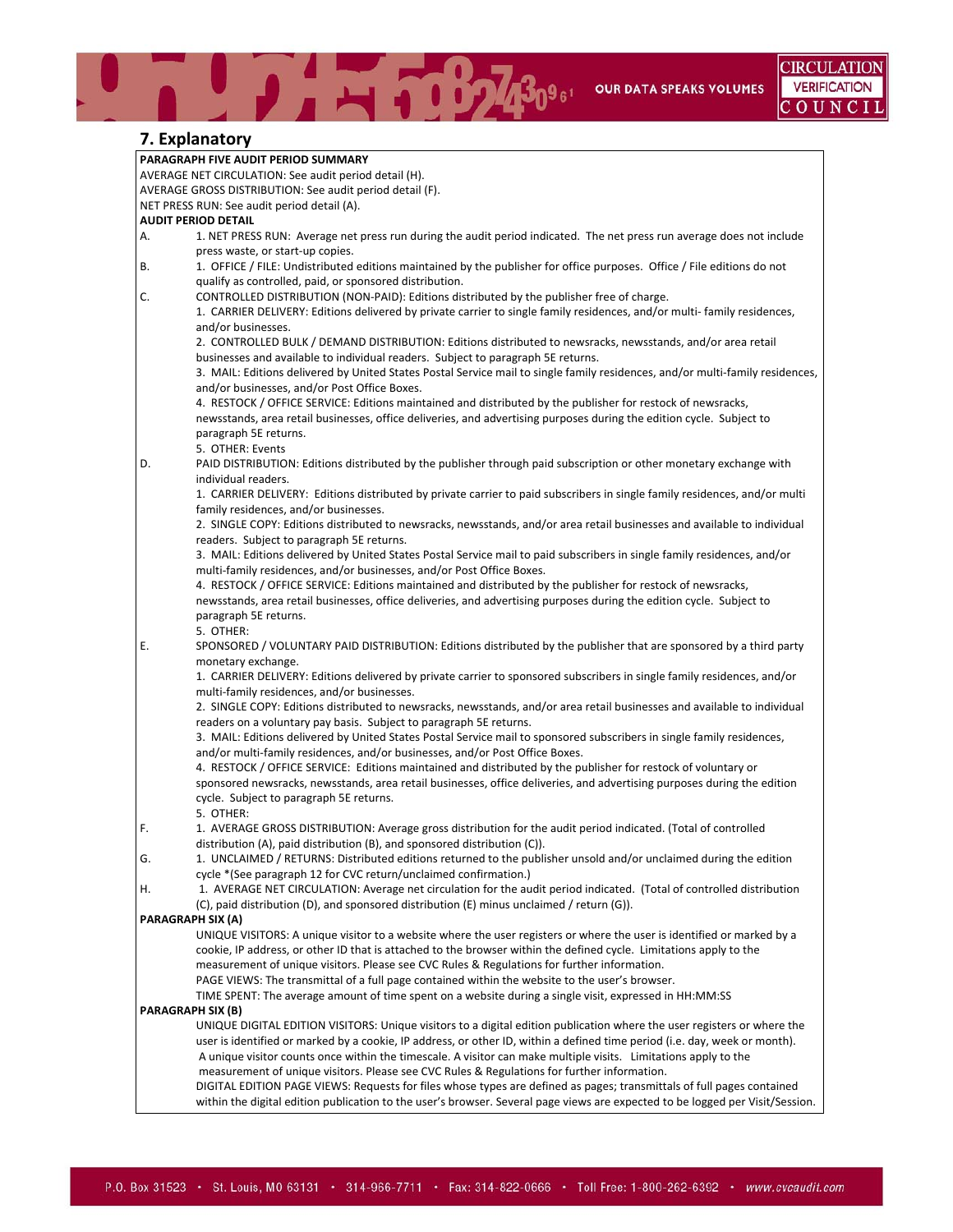

#### **8. Average Print Circulation History**

| <b>YEAR</b>       | <b>AUDIT SOURCE</b> | Q1     | Q <sub>2</sub> | Q3     | Q4     |
|-------------------|---------------------|--------|----------------|--------|--------|
| 01/01/12-12/31/12 | <b>CVC</b>          | 18,209 | 18,136         | -      | -      |
| 01/01/11-12/31/11 | <b>CVC</b>          | 18,941 | 18,630         | 18,641 | 18,330 |
| 01/01/10-12/31/10 | <b>CVC</b>          | 19,327 | 19,369         | 19,550 | 19,507 |
| 01/01/09-12/31/09 | <b>CVC</b>          | 19,427 | 19,346         | 19,135 | 19,064 |
| 01/01/08-12/31/08 | <b>CVC</b>          | 19,242 | 19,127         | 19,172 | 19,488 |
| 01/01/07-12/31/07 | <b>CVC</b>          | 19,312 | 19,331         | 19,375 | 19,379 |
| 04/01/06-12/31/06 | <b>CVC</b>          |        | 19,741         | 19,749 | 19,737 |

#### **9. Distribution by Zip Code** (3/31/2012 Edition) Saturday

| ZIP<br><b>CODE</b> | CITY / AREA  | <b>COUNTY</b> | <b>CARRIER</b><br><b>DELIVERY</b> | CONTROLLED<br><b>BULK</b> | <b>MAIL</b> | OFFICE /<br><b>RESTOCK</b> | <b>TOTAL</b> |
|--------------------|--------------|---------------|-----------------------------------|---------------------------|-------------|----------------------------|--------------|
| 48813              | Charlotte    | Eaton         | 7,598                             | 1,000                     | 204         | 311                        | 9,113        |
| 48827              | Eaton Rapids | Eaton         | 872                               | 110                       | 0           | 0                          | 982          |
| 48861              | Mulliken     | Eaton         | 575                               | 25                        | 0           | 0                          | 600          |
| 48876              | Potterville  | Eaton         | 1,288                             | 132                       | 0           | 0                          | 1,420        |
| 48890              | Sunfield     | Eaton         | 700                               | 0                         | 0           | 0                          | 700          |
| 49021              | Bellevue     | Eaton         | 2,173                             | 147                       | 0           | 0                          | 2,320        |
| 49073              | Nashville    | Barry         | $\Omega$                          | 295                       | $\Omega$    | 0                          | 295          |
| 49076              | Olivet       | Eaton         | 1,365                             | 95                        | 0           | 0                          | 1,460        |
| 49096              | Vermontville | Eaton         | 1,030                             | 80                        | 0           | 0                          | 1,110        |
| <b>TOTAL</b>       |              |               | 15,601                            | 1,884                     | 204         | 311                        | 18,000       |

#### **10. Distribution by County** (3/31/2012 Edition) Saturday

| <b>COUNTY</b> | CITY / AREA                                                                                            | <b>CARRIER</b><br><b>DELIVERY</b> | CONTROLLED<br><b>BULK</b> | <b>MAIL</b> | OFFICE /<br><b>RESTOCK</b> | <b>TOTAL</b> |
|---------------|--------------------------------------------------------------------------------------------------------|-----------------------------------|---------------------------|-------------|----------------------------|--------------|
| Barry         | Nashville                                                                                              | 0                                 | 295                       | 0           | 0                          | 295          |
| Eaton         | Bellevue<br>Charlotte<br>Eaton Rapids<br>Mulliken<br>Olivet<br>Potterville<br>Sunfield<br>Vermontville | 15,601                            | 1,589                     | 204         | 311                        | 17,705       |
| <b>TOTAL</b>  |                                                                                                        | 15,601                            | 1,884                     | 204         | 311                        | 18,000       |

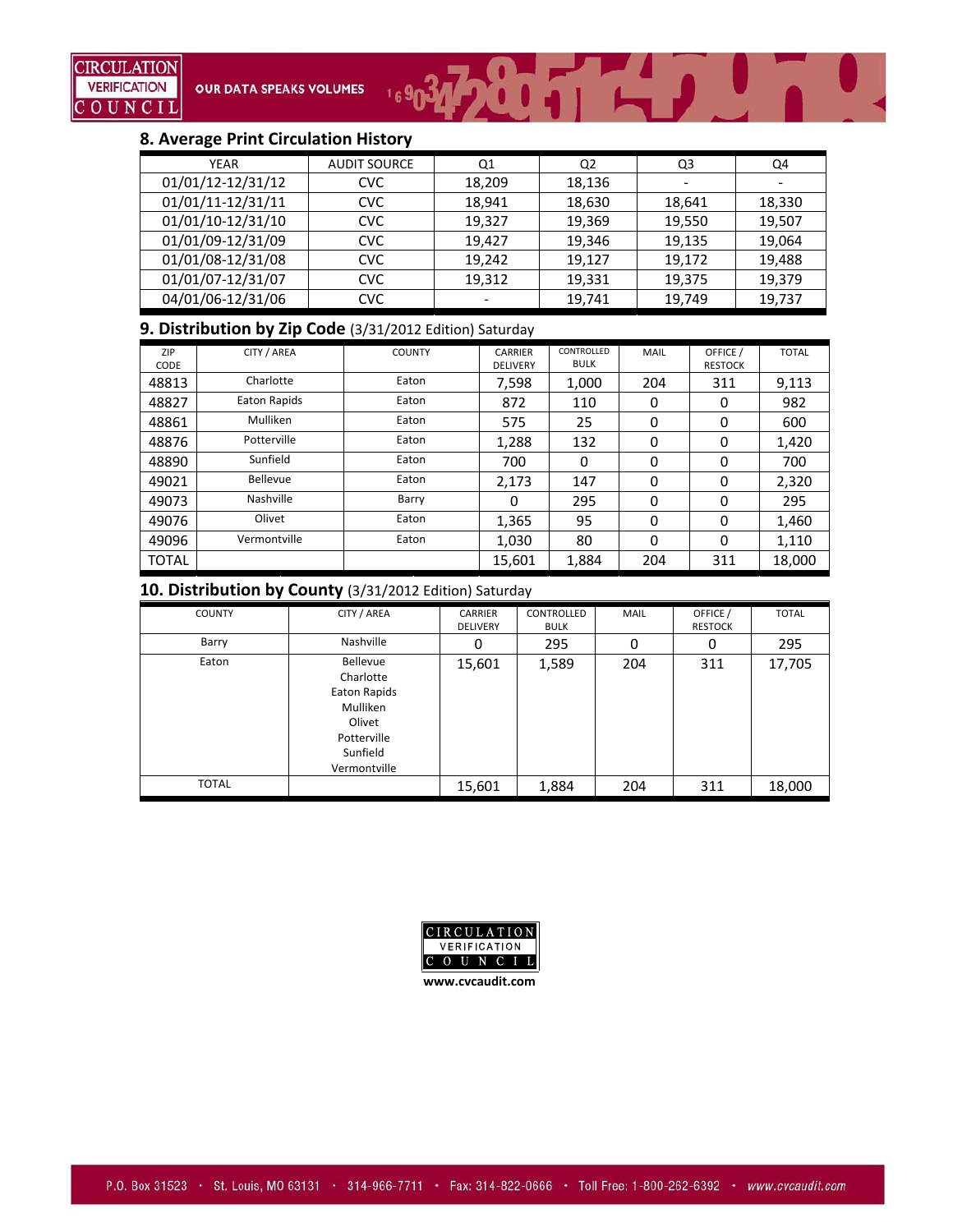**OUR DATA SPEAKS VOLUMES** 

#### **11. Verification of Receivership & Readership**

#### **Controlled Carrier Delivery and Mail Distribution**

The County Journal reported an average carrier delivery distribution of 16,628 during the audit period. Carrier delivery was verified through the review of carrier statements and additional publisher support documents. The County Journal reported an average mail distribution of 215 during the audit period. Mail distribution was verified through the review of USPS mail statements and additional publisher support documents. The Circulation Verification Council interviewed residents in the primary market areas indicated in paragraph nine. The purpose was to identify the number of residents who indicate they receive the publication on a regular basis, and further identify the number of residents who read or look through the publication. The interviews took place throughout the audit period between the hours of 5:30 PM‐8:30 PM and 10:00 AM‐2:00 PM. All respondents identified themselves as 18 or older.

1. The County Journal is distributed regularly in your area. Do you receive The County Journal on a regular basis?

2. (If response to #1 was YES) Do you or someone in your household regularly read or look through The County Journal?

**CVC interviews indicate that 315 of 318 households or 99.1% indicated they receive The County Journal on a regular basis.**

**CVC interviews indicate that 257 of 315 or 81.6% indicate they regularly read or look through The County Journal.**

\*Households reporting stop delivery requests were excluded from the survey.

The Circulation Verification Council estimates that all the information in this text box has a minimum accuracy level of +/‐2.5%.

#### **12. Verification of Distribution**

#### **Controlled Bulk / Demand Distribution**

The Circulation Verification Council interviewed and/or visited controlled bulk/demand distribution locations chosen randomly from the publication's delivery list. The purpose was to identify the number of locations who indicate they receive the publication on a regular basis, and further verify the number of publications distributed at the beginning of the edition cycle, and the number of editions left unclaimed by readers at the end of the edition cycle.

**CVC interviews indicate that 100% of reported controlled bulk drop locations indicated they received The County Journal on a regular basis.** 

**CVC interviews substantiate The County Journal's claim of 25 single copy & returnable source distributed editions returned to the publisher unclaimed after the edition cycle.**

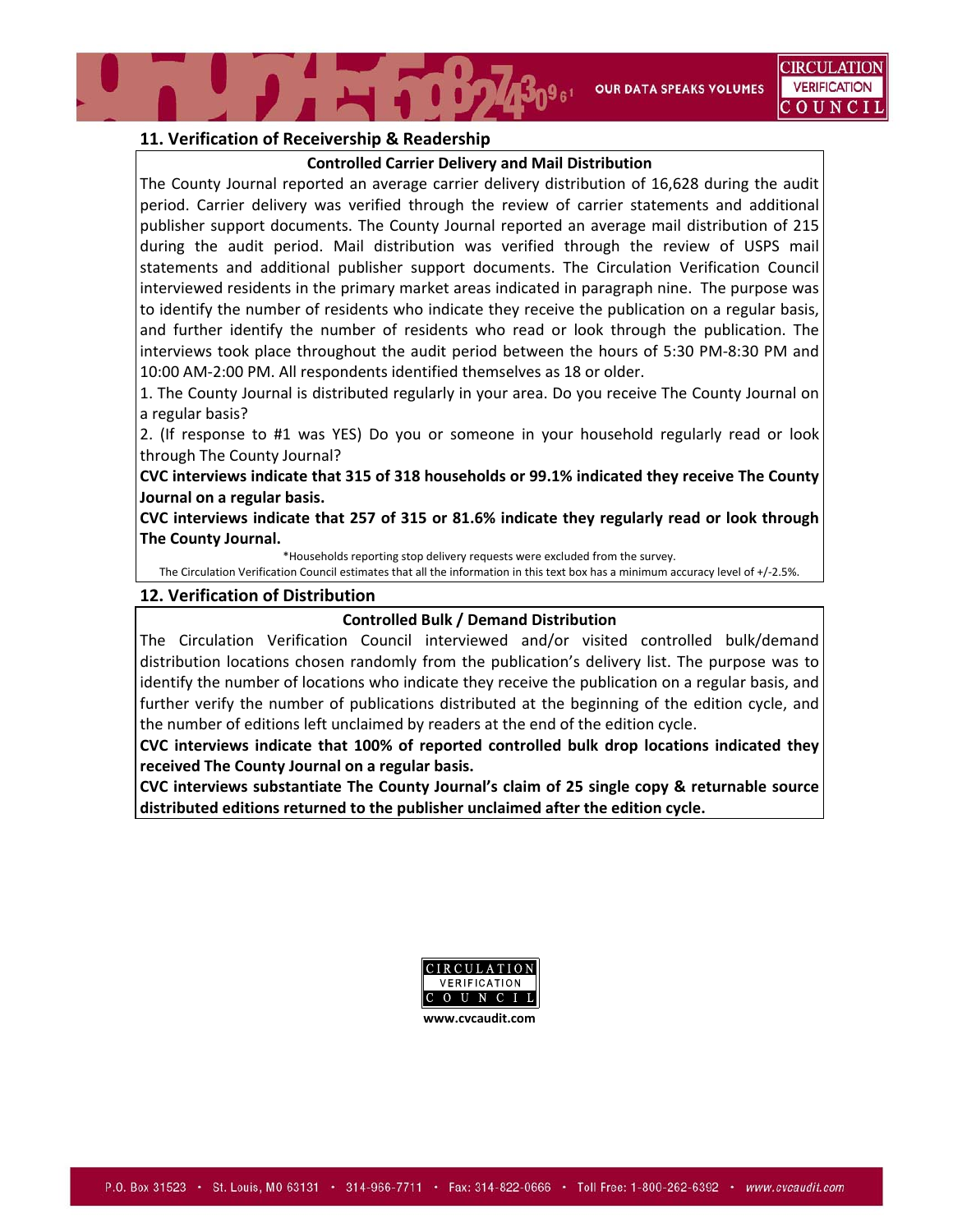

#### **13. Paid Reporting Analysis**

| <b>CARRIER DELIVERY</b> | Basic Rates: N/A                |  |
|-------------------------|---------------------------------|--|
|                         | AVERAGE NUMBER OF SUBSCRIPTIONS |  |
| <b>Full Basic Rate</b>  | 0                               |  |
| Over 75% of basic rate  | 0                               |  |
| Over 50% of basic rate  | 0                               |  |
| Under 50% of basic rate | 0                               |  |
| <b>MAIL</b>             | Basic Rates: \$52.00 / 1-Year   |  |
|                         | AVERAGE NUMBER OF SUBSCRIPTIONS |  |
| <b>Full Basic Rate</b>  | 15                              |  |
| Over 75% of basic rate  | 0                               |  |
| Over 50% of basic rate  | 0                               |  |
| Under 50% of basic rate | ი                               |  |
| <b>SINGLE COPY</b>      | <b>COVER PRICE: N/A</b>         |  |
|                         | AVERAGE WHOLESALE RATE: N/A     |  |
| OTHER:                  |                                 |  |

## **14. Council Audit Statement**

Circulation Verification Council (CVC) reviewed the printing, distribution, circulation, and general business records of this publication for the purpose of compiling this information. The review was completed using Council audit procedures considered necessary under the circumstances of the audit in compliance with CVC Rules and Requirements. In our opinion, this report fairly and accurately represents the publication's printing, distribution, and circulation for the period indicated.



# **The current status of this report expires June 30, 2014.**

**If this report is presented after June 30, 2014 please call the toll‐free number listed below.**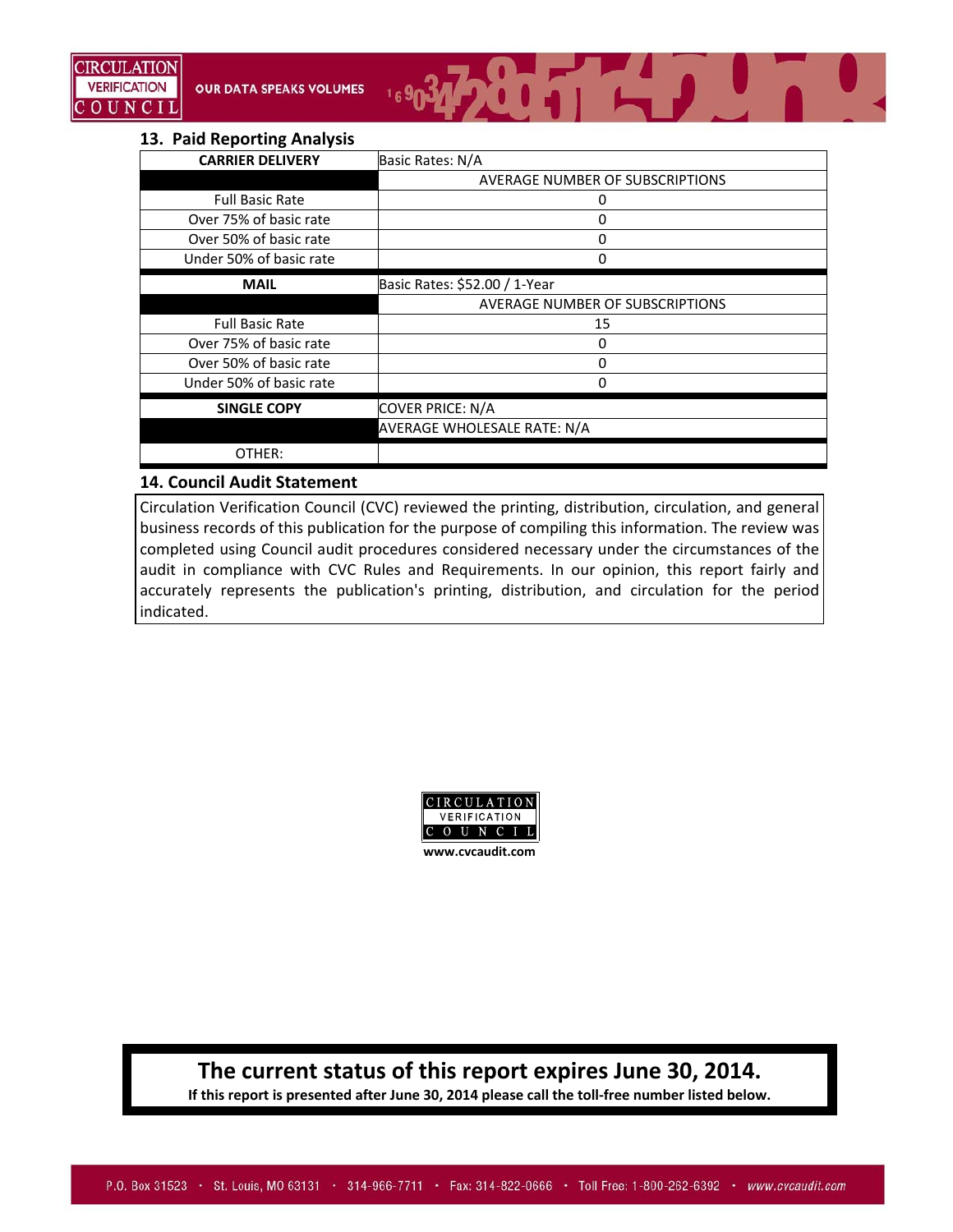#### The County Journal ‐ Charlotte, MI ‐ 22‐0217 ‐ Supplemental Readership Study

The Circulation Verification Council interviewed The County Journal readers in the primary market areas indicated in publication's CVC audit report. The purpose was to identify the number of residents who indicate they receive the publication on a regular basis, identify the number of residents who read or look through the publication, and gather readership study information useful for advertising purchase decisions. Market statistics estimates appearing in CVC reports are obtained from EASI Software. The population studied consisted of adults age 18 and over, living in households within the survey area. Within this area, each household and each adult within the household had a known (or "non-zero") probability of being selected for the sample. Interviews were conducted solely with pre‐designated respondents and no substitutions were permitted. The verification and readership study took place throughout the audit cycle between the hours of 5:30 PM and 8:30 PM and 10:00 AM and 2:00 PM. Initial interview attempts were spread evenly across all survey days (i.e., Tuesday through Saturday). A minimum of 250 completed interviews is required with no more than one interview per household. Interview Procedures: To ensure the highest degree of comparability and to facilitate the auditing process, a standard, consistent, specified list of interview questions was asked. Interviews were conducted by CVC with supervision, interview training, and monitoring capabilities. Interviews were conducted over a minimum period of four weeks to minimize the impact of weather and/or special events. Every effort was made to ensure that interviews were assigned randomly by day and that an approximately equal number of interviews were completed on each interviewing day. Where appropriate, data was balanced and/or weighted by ZIP code using up‐to‐date known demographics: gender, age, number of adults in household and ethnicity in those cases where one minority comprised no less than ten percent of the total population. Non‐responses to any single question were eliminated from the survey. In all cases, at least six attempts were made to contact all pre‐designated respondents. The telephone rang a minimum of six times each time a number was dialed before the attempt was classified as a "no answer." Each number was dialed at different times and, as necessary, on different days. Every effort was made to surmount language, cultural, behavioral and other barriers to a successful interview; and to the extent feasible, callbacks were scheduled on a random basis. At least one callback attempt per respondent was made on a weekend. During the interview process, no questions were asked prior to the publication readership question, with the exception of a qualifying question designed to determine the ZIP code of recipient residence; and a general warm-up call explanation designed to put the respondent at ease. Warm-up questions did not include any reference to the publication itself or the nature of the study. This study followed recommended guidelines developed in part from the Advertising Research Foundation (ARF) readership guidelines. Survey totals may not equal 100% due to rounding. The Circulation Verification Council estimates that all the information in this survey has a maximum error margin of +/‐2.5 at the 95% confidence level. \*X Survey respondents were interviewed during the verification of carrier delivery and mail distribution. X Survey respondents reported reading a minimum of two of the last four issues through single copy, controlled bulk, or pass along distribution.

#### **Average readers per edition during the audit period: 1.80\***

\*Readership estimates compiled from 2012 CVC circulation & readership study data.

1. The County Journal is distributed regularly in your area. Does your household regularly receive The County Journal?

| <b>YES</b> | 315 | 99.1% |
|------------|-----|-------|
| NO.        | 3   | 00.9% |

#### 2. Do you or someone in your household regularly read or look through The County Journal?

| YES. | 257 | 81.6% |
|------|-----|-------|
| NO   | 58  | 18.4% |

#### 3. Do you frequently purchase products or services from ads seen in The County Journal?

| YES | 206 | 80.2% |
|-----|-----|-------|
|     |     |       |

- NO 51 19.8%
- 4. How long do you keep The County Journal before discarding it?
	- 63% 1‐2 Days
	- 21% 3‐4 Days
	- 01% 5‐6 Days
	- 15% 1 Week or More

#### 5. Please select the category that best describes your age.

| Reader       | Market |                   |  |
|--------------|--------|-------------------|--|
| Demographics |        | Demographics      |  |
| 00%          | 05%    | $18 - 20$         |  |
| 05%          | 08%    | $21 - 24$         |  |
| 17%          | 16%    | $25 - 34$         |  |
| 24%          | 20%    | $35 - 44$         |  |
| 26%          | 22%    | $45 - 54$         |  |
| 19%          | 15%    | $55 - 64$         |  |
| 07%          | 07%    | 65 - 74           |  |
| 02%          | 07%    | 75 years or older |  |
|              |        |                   |  |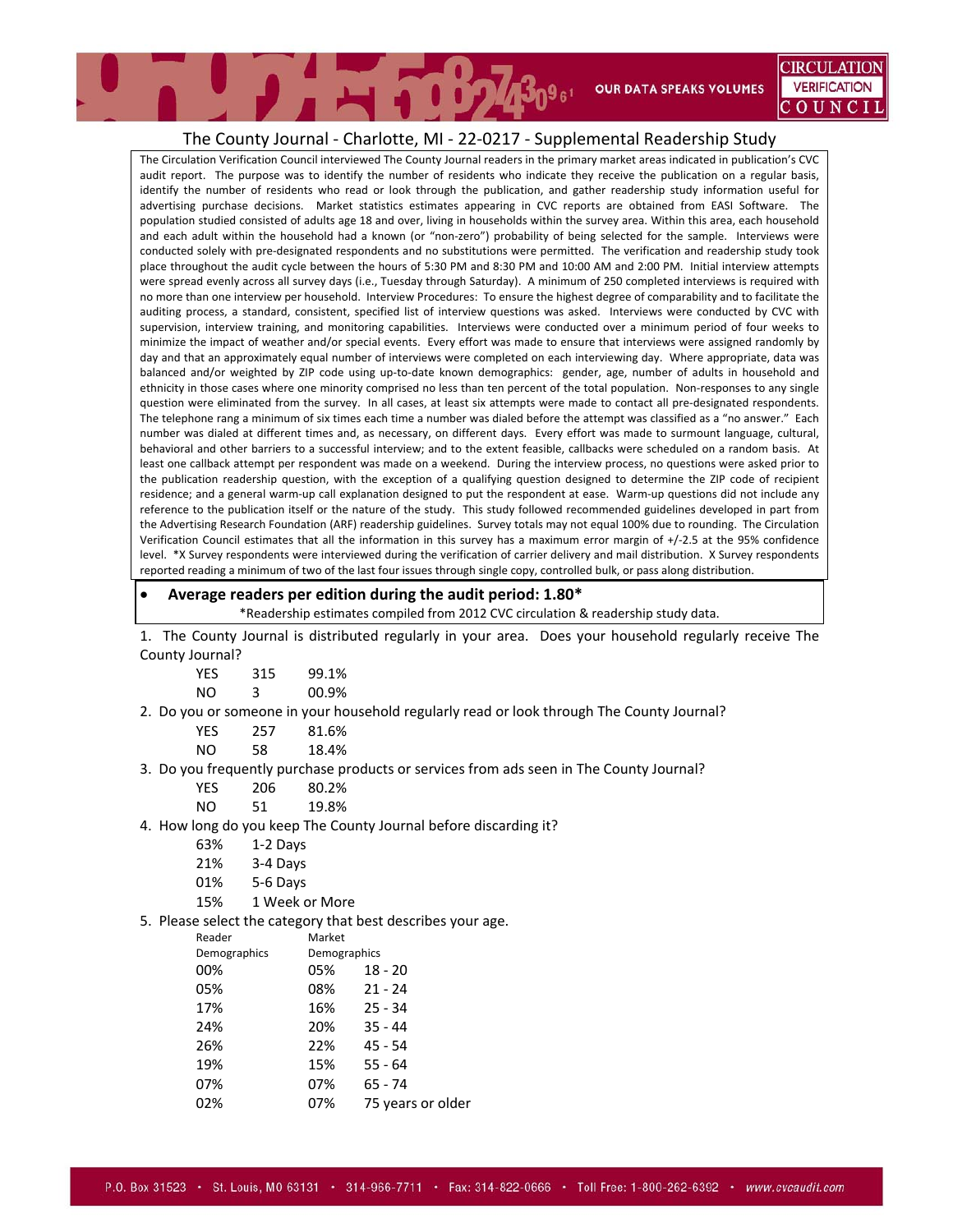

6. What category best describes your combined annual household income for last year?

| Demographics<br>Demographics<br>Under \$25,000<br>06%<br>16% |  |  |
|--------------------------------------------------------------|--|--|
|                                                              |  |  |
|                                                              |  |  |
| \$25,001 - \$49,999<br>26%<br>31%                            |  |  |
| \$50,000 - \$74,999<br>23%<br>26%                            |  |  |
| \$75,000 - \$99,999<br>19%<br>18%                            |  |  |
| \$100,000 - \$149,999<br>15%<br>14%                          |  |  |
| Over \$150,000<br>03%<br>03%                                 |  |  |
| 7. What is the highest level of education you have obtained? |  |  |

| Reader       | Market       |                                |
|--------------|--------------|--------------------------------|
| Demographics | Demographics |                                |
| 02%          | 11%          | Some High School or Less       |
| 38%          | 37%          | <b>Graduated High School</b>   |
| 35%          | 37%          | Some College                   |
| 20%          | 10%          | <b>Graduated College</b>       |
| 05%          | 05%          | <b>Completed Post Graduate</b> |

8. Which of the following products or services do you plan to purchase during the next twelve months?

- 14% New Automobile **14%** New Automobile **14%** New Automobile 14% and 14% in the set of the set of the set of the set of the set of the set of the set of the set of the set of the set of the set of the set of the set of the
- 11% Used Automobile
- 21% Antiques / Auctions
- 36% Furniture / Home Furnishings
- 17% Major Home Appliance
- 13% Home Computers
- 32% Home Improvements / Supplies
- 42% Television / Electronics
- 20% Carpet / Flooring
- 63% Automobile Accessories (tires, brakes & service)
- 41% Lawn & Garden
- 33% Florist / Gift Shops
- 28% Home Heating / Air Conditioning (service, new equipment)
- 59% Vacations / Travel
- 05% Real Estate
- 76% Men's Apparel
- 88% Women's Apparel
- 45% Children's Apparel
- 01% Boats / Personal Watercraft
- 20% Art & Crafts Supplies
- 22% Childcare
- 39% Education / Classes
- 11% Attorney
- 28% Veterinarian
- 15% Chiropractor
- 21% Financial Planner (Retirement, Investing)
- 73% Tax Advisor / Services
- 30% Health Club / Exercise Class
- 36% Cleaning Services (Carpet Cleaning, Air Duct Cleaning, Home Cleaning)
- 05% Weight Loss
- 29% Lawn Care Service (Maintenance & Landscaping)
- 38% Legal Gambling Entertainment (Lottery, Casinos, Racetracks, Bingo)
- 81% Pharmacist / Prescription Service
- 26% Cellular Phone New/Update Service
- 87% Dining & Entertainment
- 23% Jewelry
- 10% Wedding Supplies
- 35% Athletic & Sports Equipment

PAGE 2 OF 2